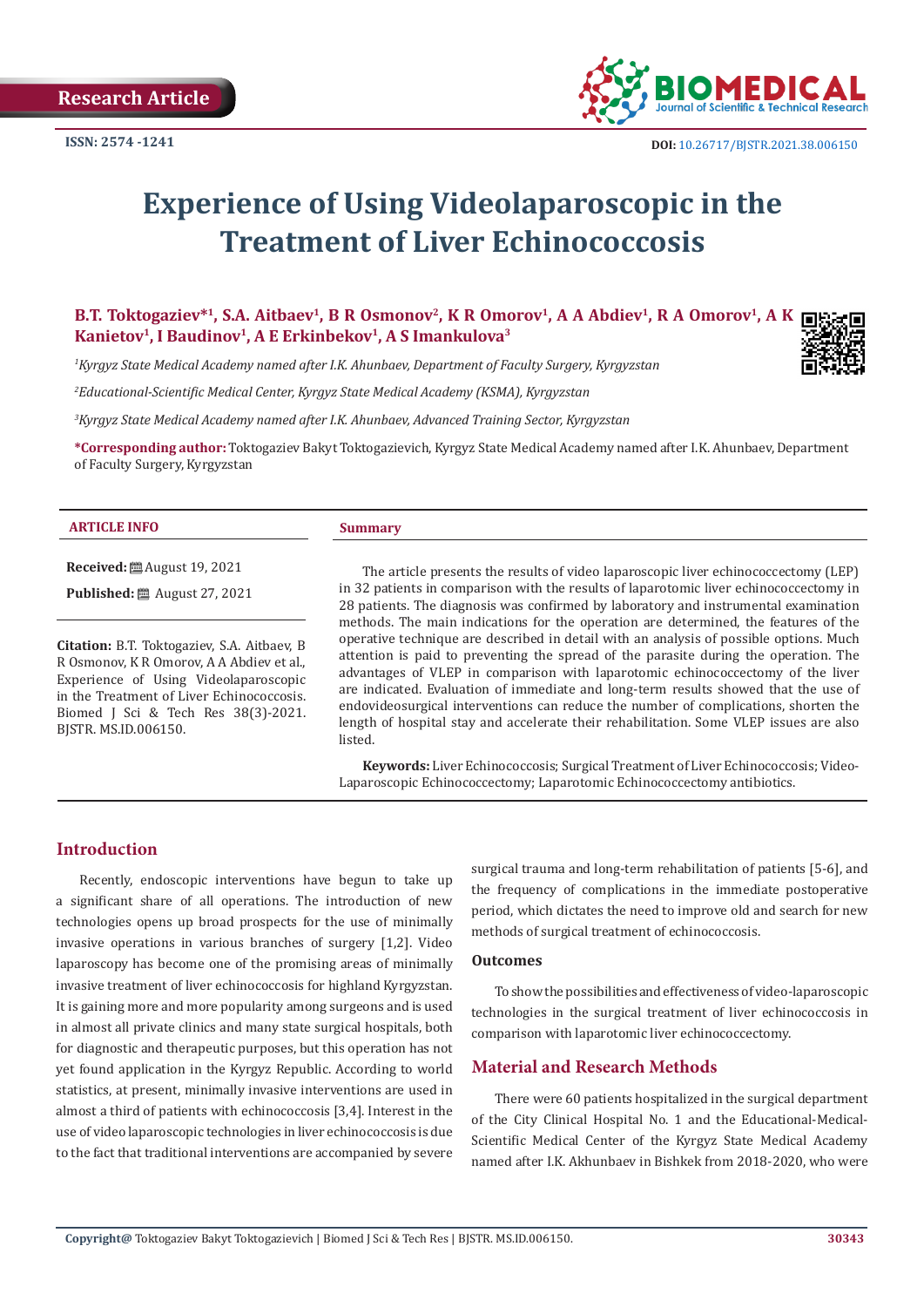diagnosed with echinococcosis of the liver and underwent surgical treatment by video laparoscopy in 32 patients and 28 patients by laparotomy. The age of the patients is from 17 to 64 years old, of which 27 are women and 33 are men. (Figure 1) (Tables 1 & 2) The main diagnostic method was ultrasound, which was also used in the postoperative period to identify complications in the abdominal cavity and assess the results of surgical treatment. The diameter of echinococcal cysts (EC) ranged from 6.1 to 17 cm. All 45 patients had single cysts, 15 - two. They were localized in the III segment in 15, in the IV - in 12, at the border of the III - IV segments - in 18, in the V segment - 9, and in the VIII segment - 6. (Figure 2)

### **Table 1**

| Men    | Average static results    |
|--------|---------------------------|
| Weight | From 74kg to 92kg         |
| Age    | From 32 years to 67 years |

| Height               | From 167cm to 188cm                                             |
|----------------------|-----------------------------------------------------------------|
| Location             | In segments III, IV, and V.                                     |
| Concomitant diseases | Hypertension, diabetes mellitus, chronic<br>bronchitis, obesity |
| Endemic zone         | 23, 10 non-endemic zone                                         |

#### **Table 2**

| Women                | <b>Average static results</b>                                                                            |
|----------------------|----------------------------------------------------------------------------------------------------------|
| Weight               | From 54kg to 72kg                                                                                        |
| Age                  | From 28 years to 79 years                                                                                |
| Height               | From 157cm to 168cm                                                                                      |
| Location             | In segments IV, I, II, VI.                                                                               |
| Concomitant diseases | Hypertension, diabetes mellitus, chronic<br>bronchitis, obesity, goiter, atherosclero-<br>sis, cystitis. |
| Endemic zone         | 20,7 non-endemic zone                                                                                    |



Figure 1.



Figure 2.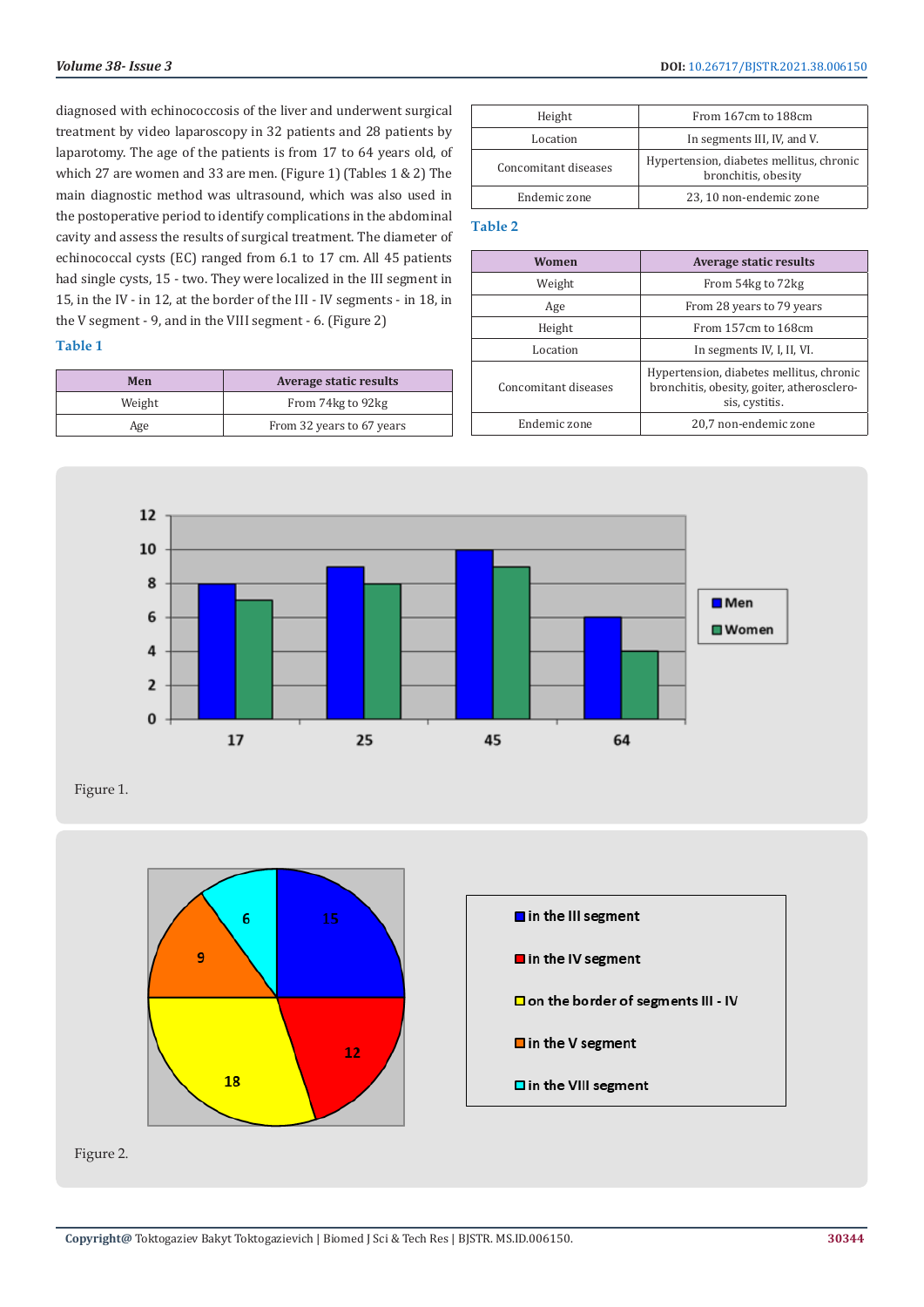# **Results and Their Discussion**

The variant of the operative technique was based on the use of 3 trocars, as shown in (Figure 3):

**1.** 10mm - main, paraumbilical;

**2.** Epigastric, 10mm - for the introduction and removal of a rubber bag with a chitinous sheath;

**3.** Subcostal, right 5mm.

In 2 cases, it became necessary to apply the 4th - mesogastric, 5 mm trocar, as shown in (Figure 4).



**Figure 3:** 3-trocar access to the abdominal cavity. Paraumbilical; Epigastric; Subcostal.



Figure 4: 4-trocar access to the abdominal cavity Paraumbilical; Epigastric; Hypochondrium; Right mesogastric.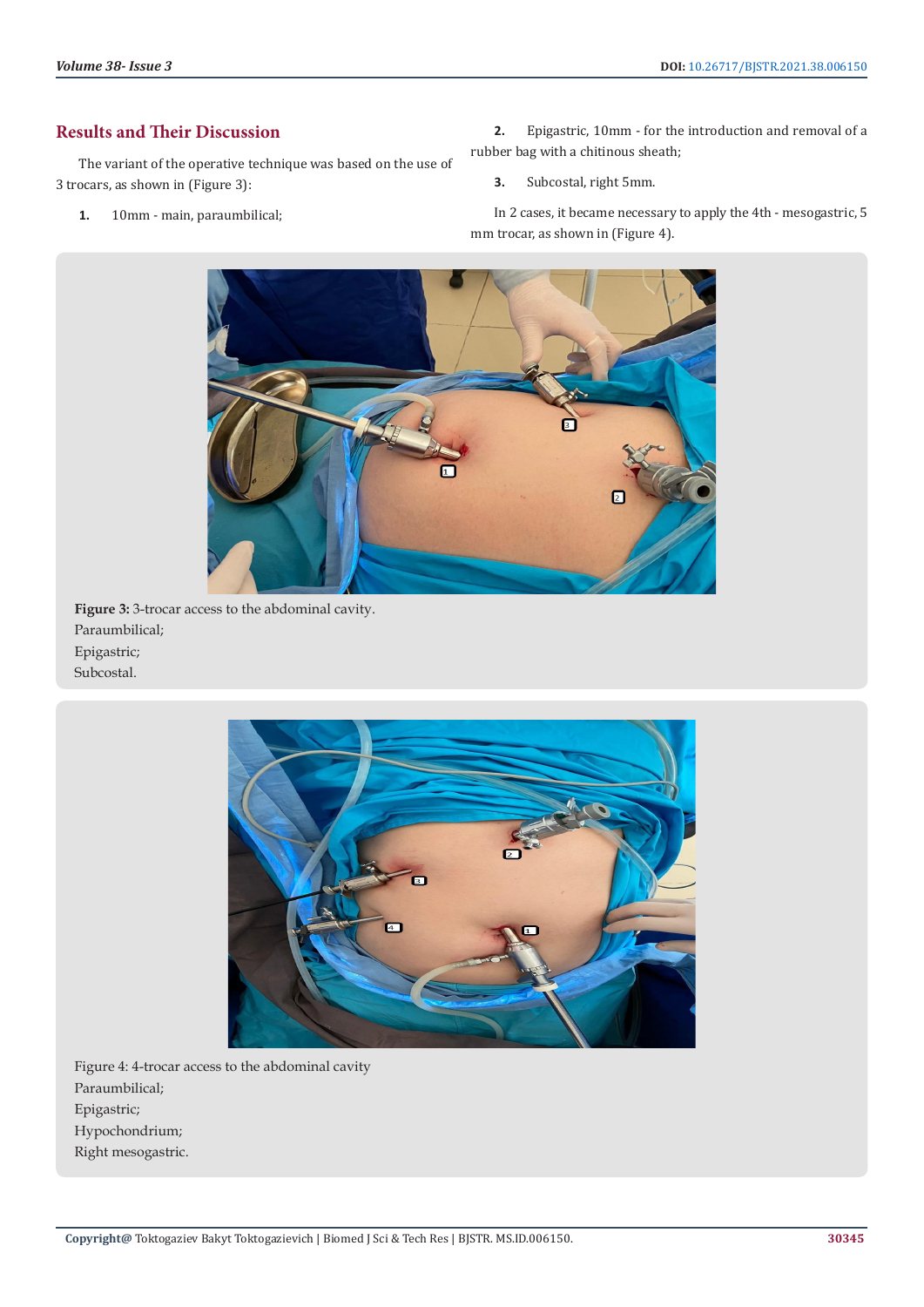#### **Access**

The first trocar is placed on the superior paraumbilical point. Depending on the localization of the cyst, the rest of the trocars were imposed as follows: for the right-sided one, they were placed in the epigastrium and the right hypochondrium, and for the left-sided one, in the left hypochondrium along the midclavicular line and the epigastric point below the xiphoid process with its conduction to the left of the round ligament of the liver.

#### **The Course of the Operation**

Before the puncture, the place of the proposed puncture was covered with a napkin moistened with Decasan solution. Then the cyst was punctured with a special puncture needle with a terminal extension, shown in Figure 3, the contents were aspirated as much

as possible, and a 25% hypertonic sodium chloride solution was injected for 4-5 minutes. After exposure, the hypertonic solution was aspirated, then the cyst was opened and the chitinous membrane was removed in a homemade rubber bag (made from a sterile glove). (Figure 5) To detect biliary fistulas, the cavity was examined with a laparoscope and a dry sterile tissue was pressed to the floor of the cavity for several minutes. A partial pericystectomy was performed in 6 cases of superficial localization of the echinococcal cyst. In 7 cases the cavity was tamponized with a strand of the greater omentum, in 16 the cavity was removed by abdominalization, and in 3 patients the cavity was removed by invagination. The duration of the operation was  $60 \pm 5$  minutes. Abdominal drainage was placed relative to the location of the cavity and removed on the 2nd or 3rd day.



Figure 5: Puncture needle.

To prevent relapse of hepatic echinococcosis all the patients were given 3 courses of chemotherapy - albendazole at the rate of 10-15 mg/kg during 24 days with 2 weeks interval between the courses. No accumulation of fluid in the residual cavity and in the subhepatic area was noted. One patient had moderate bile leakage of not more than 50 ml in the first day, it stopped on its own. There were no other complications. The hospital stay was 3-5 bed-days.In laparotomy treatment of hepatic echinococcosis. At the superficial localization of the echinococcal cyst, pericystectomy was performed in 8 cases. In 7 cases the cavity was tamponized with a strand of the greater omentum, in 7 cases the cavity was removed by abdominalization, and in 6 patients the cavity was removed by invagination. The duration of the operation was  $80 \pm 5$  minutes. Abdominal drainage was placed relative to the location of the cavity and removed on day 5-7. When the patients were discharged from the hospital they were also given 3 courses of chemotherapy albendazole at the rate of 10-15 mg/kg for 24 days with 2 weeks

interval between the courses, in order to prevent relapse of liver echinococcosis. Fluid accumulation in the residual cavity and in the subhepatic area was noted in 3 patients. In 3 patients there was moderate bile leakage of not more than 70 ml in the first day, it stopped on its own. Complications in the form of superficial wound suppuration occurred in 6 patients after 4 days of stay in the hospital, wounds closed on the 12th-13th day. Hospital stay was 8-12 bed-days.

The conditions of the VL before commissioning were as follows:

**1.** Careful selection of patients with regard to location and size of cysts - superficially located cysts on the diaphragmatic and visceral surfaces of the liver measuring from 5 cm in diameter - for successful aspiration of the contents

**2.** Performing all phases of surgery in a parasitic and antiparasitic manner.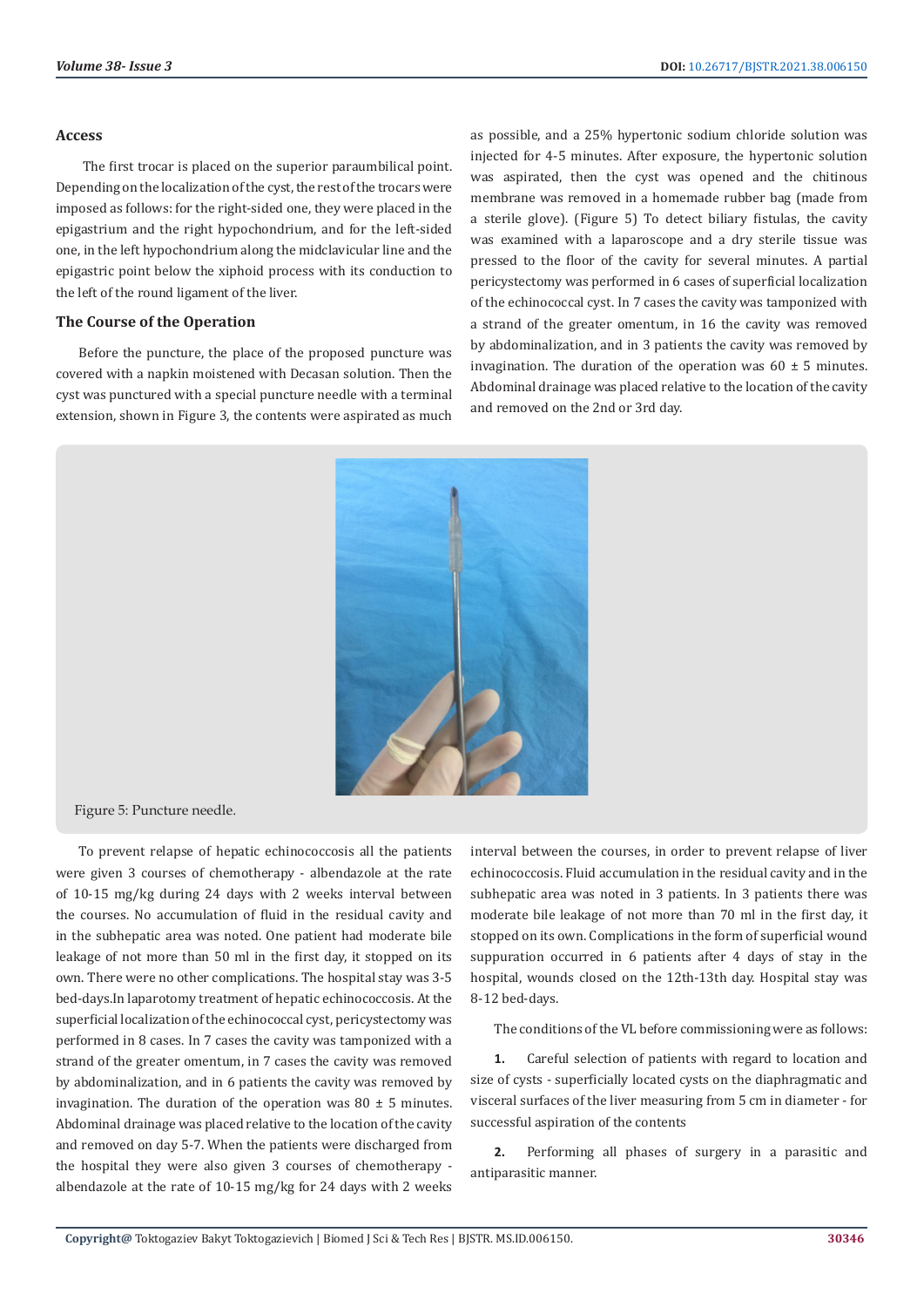**3.** Patients with the following indications were not included in the group.

**4.** Patients whose echinococcal cyst location was inaccessible to VL in segment VII and posterior diaphragmatic surface of segment VIII liver.

**5.** Recurrent echinococcal cysts of the liver.

**6.** Echinococcosis of the liver with various severe comorbidities.

The main concerns about the consequences of the operation are not related to the technical capabilities of performing echinococcectomy, but to the danger of the spread of parasites and the recurrence of the disease. Therefore, the final decision on the possibility of high-power transmission lines was made after diagnostic laparoscopy. At the slightest doubt, the traditional method of surgical treatment was chosen. Undoubtedly, these operations should be performed by surgeons who know both laparoscopic and traditional open methods of echinococcectomy (Figure 6).



#### Figure 6.

# **Conclusion**

**1.** Laparoscopic methods of treatment of liver echinococcosis can be carried out, but with mandatory consideration of the size and location of cysts.

**2.** When performing laparoscopic echinococcectomy

with even greater care and caution, the rules of aparasitism and antiparasitism should be observed in order to prevent infection of neighboring organs and the abdominal cavity.

Thus, VL is the most effective treatment of liver echinococcosis with suitable sizes and location in available segments.